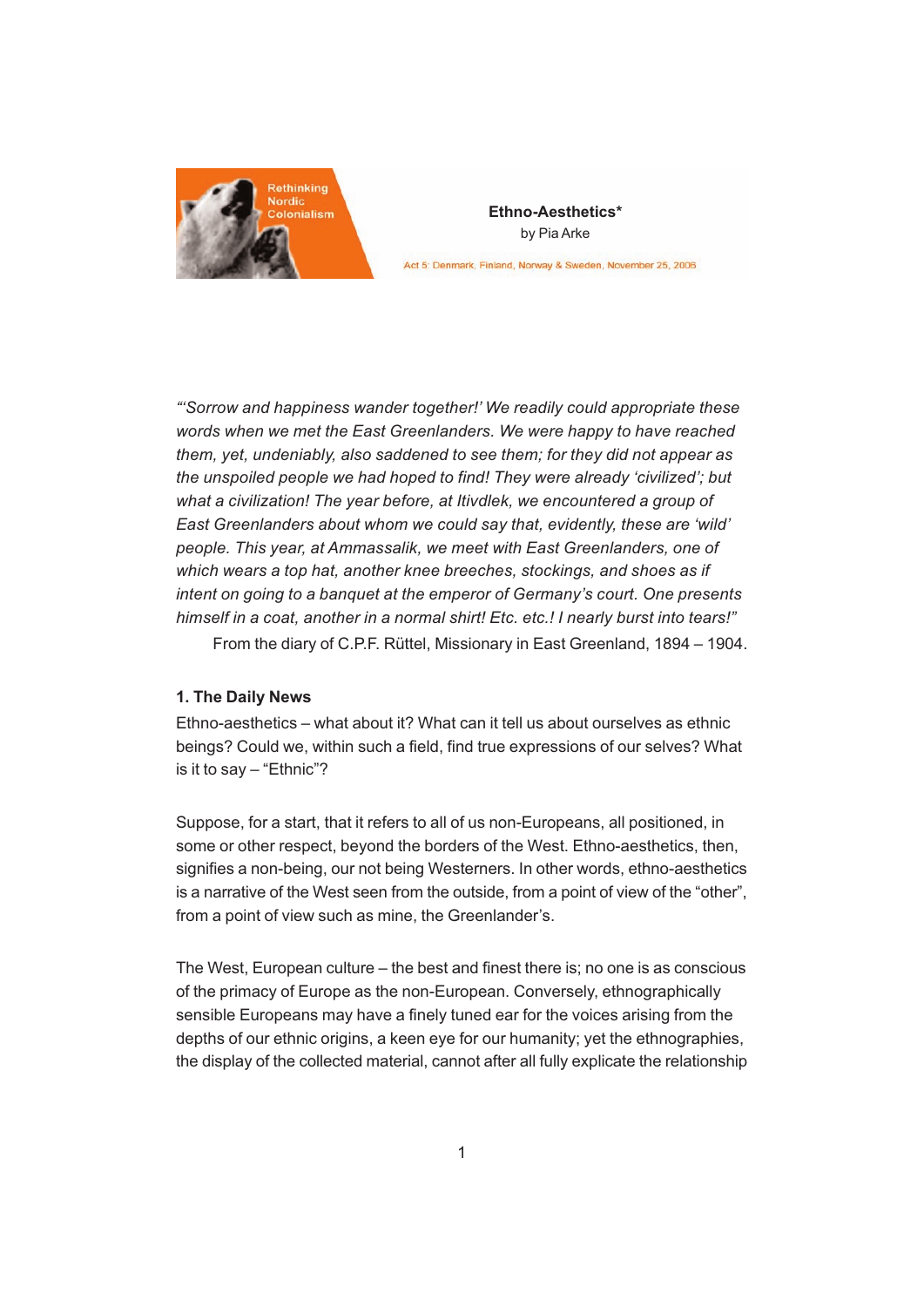between cultures – in particular, it cannot explain the enthusiasm with which members of Western societies throw themselves on strange and backward cultures.

We, the ethnic in various shapes, on the contrary, have a clear interest in folding the curatorial framing back into the ethnographical display. We have an interest in unveiling the connections leading back to Europe, in the same way as the aesthete has an interest in occupying him- or herself with art. Here you will find no fear of polluting authentic values. This, among other things, was evidenced by a series of articles that appeared in the Swedish newspaper Dagens Nyheter under the common title "Between cultures" in 1995. Critic and writer Stefan Jonsson edited the series that crossed the postcolonial paradigm. In his introductory article, "The world examined with new eyes", he touches on the criticism directed at him for occupying himself with this subject as a Swedish person. For one thing, he is accused of confusing aesthetics with politics, since a novel, it is argued, does not get better for having been written by an author from Guadeloupe. The resistance to ethno-aesthetics here takes the form of a defense of the pure product, the novel, wherever it might be written, whatever subject it might deal with. And, as when speaking of a didactic or a therapeutic art, speaking of an ethnic art causes uneasiness – since the only aesthetics worth considering is the aesthetic one.

Another criticism Stefan Jonsson has been met with argues that no one can be made personally responsible for the injustices of colonialism, and that, consequently, no one today should feel guilty on that account. From the position of the postcolonial formation, the preliminary reply would have to be that guilt has nothing to do with it.

A third objection has it that intellectuals always have to meddle with other people, first with the working class, and now with people in the third and fourth worlds. Why can't they let people speak for themselves!

Jonsson replies that being interested in the so-called postcolonial problem is first and foremost an intellectual opportunity, and that there is no reason whatsoever for not seizing it. Why, he asks, would you close your eyes to the incredible amounts of knowledge about conflicting values and cultural hierarchies represented by this paradigm? Furthermore, he argues, going into this field enables us to better understand the cultural traditions of the West itself. At this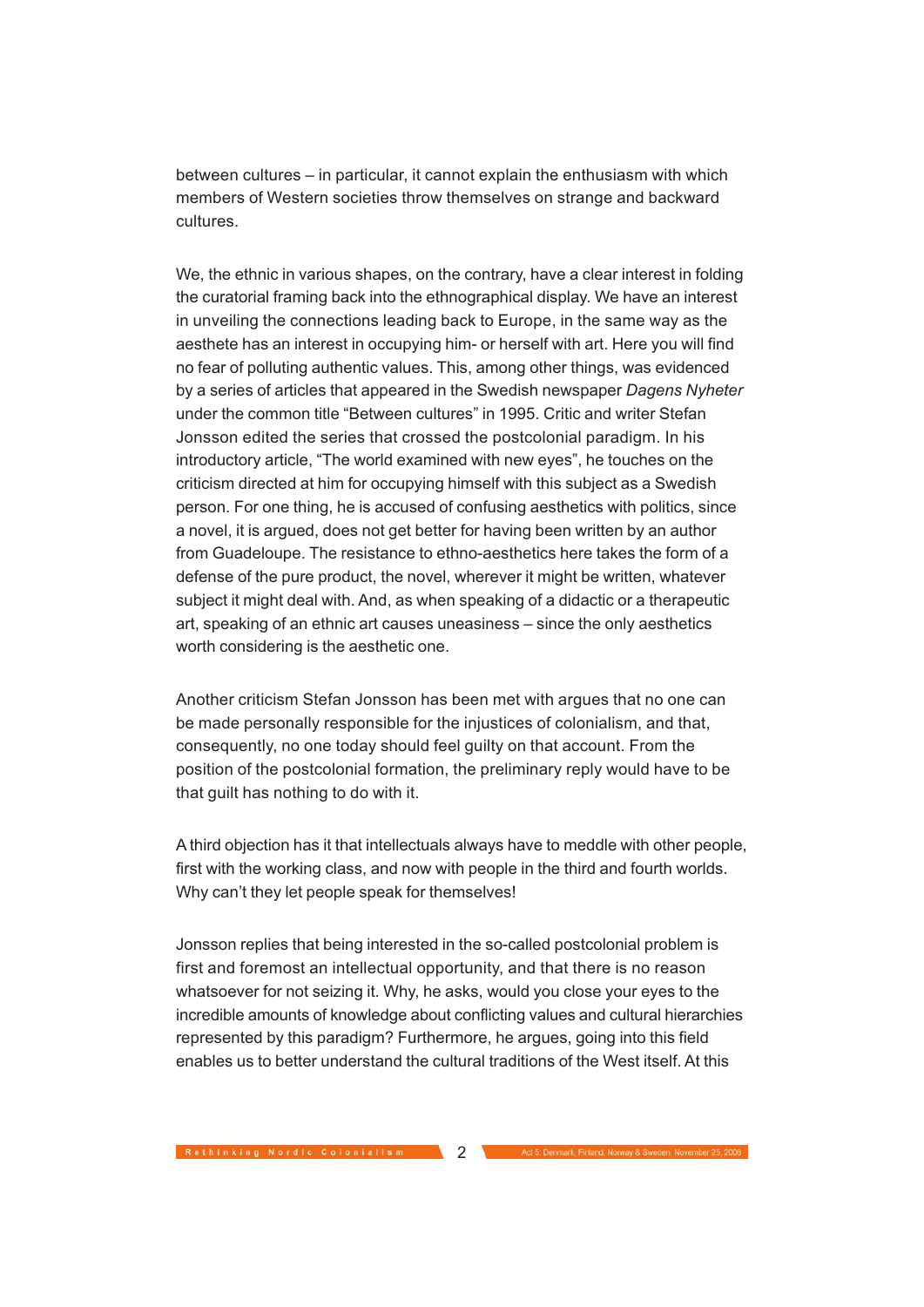point, I would like to remark that this whole matter, more than anything else, is about Europe. Ethno-aesthetics is an opportunity for dealing with the real thing, the pure product: European culture with its aesthetics, its ethnography and its reason. It is a way of mingling, a mixed-up way, but first and foremost a possible way.

According to Jonsson, postcolonial thought is positioned at the point where anticolonial cultural struggle and poststructuralist critique of reason intersect. Regarding the former, the struggle for national and cultural liberation is an asymmetrical one; it takes place on the premises, so to speak, of the Western suppressors. For that reason, the struggle invariably ends up with yet another triumph for European culture, so that, as James Clifford has remarked, instead of a struggle, we might rather speak of a play of irony. Regarding the latter, the critique of reason, one of the main ingredients in the struggle or play, attempts to point out cracks and fissures in the apparent self-sufficiency of reason, cracks and fissures in the conscious consciousness, in the aesthetic aesthetics, in all the propriety of the European proper. Yet, this critique to a very large degree is self-critical, a criticism from within.

We, the ethnic, of course can contribute with a critique coming from without; it even seems the right place from which to criticize the claim to self-sufficiency. Yet, it is conditioned by the existence of such a place outside, and we have to presuppose that such a place exists. We exist, we can exist, there necessarily has to be something beyond Europe. The ethnic condition is ironic, indeed: on the one hand, by our own example, we are a necessary, external contribution to the European self-perception; on the other hand, due exactly to this selfperception, we are not quite matching the European superiority, and must generally remain a sadly outdistanced supplement, an unbearable reminder of the ethnic, the political, the economic – in short, of everything un-aesthetic about aesthetics.

In any case, the road to discovery leads through Europe, and as we search for a lack of coherence there, when we look for fissures, we thereby, more than anything else, cling to the possibility of participating in the festivities, of making a different contribution to the ongoing celebration of European culture. To be let in, to participate, to celebrate, and, paradoxically, by the mere fact of being other, to thereby strengthen the critique of ethno-centrism – in my case the paradox consists in being a natural and at the same time being clumsy – as the original,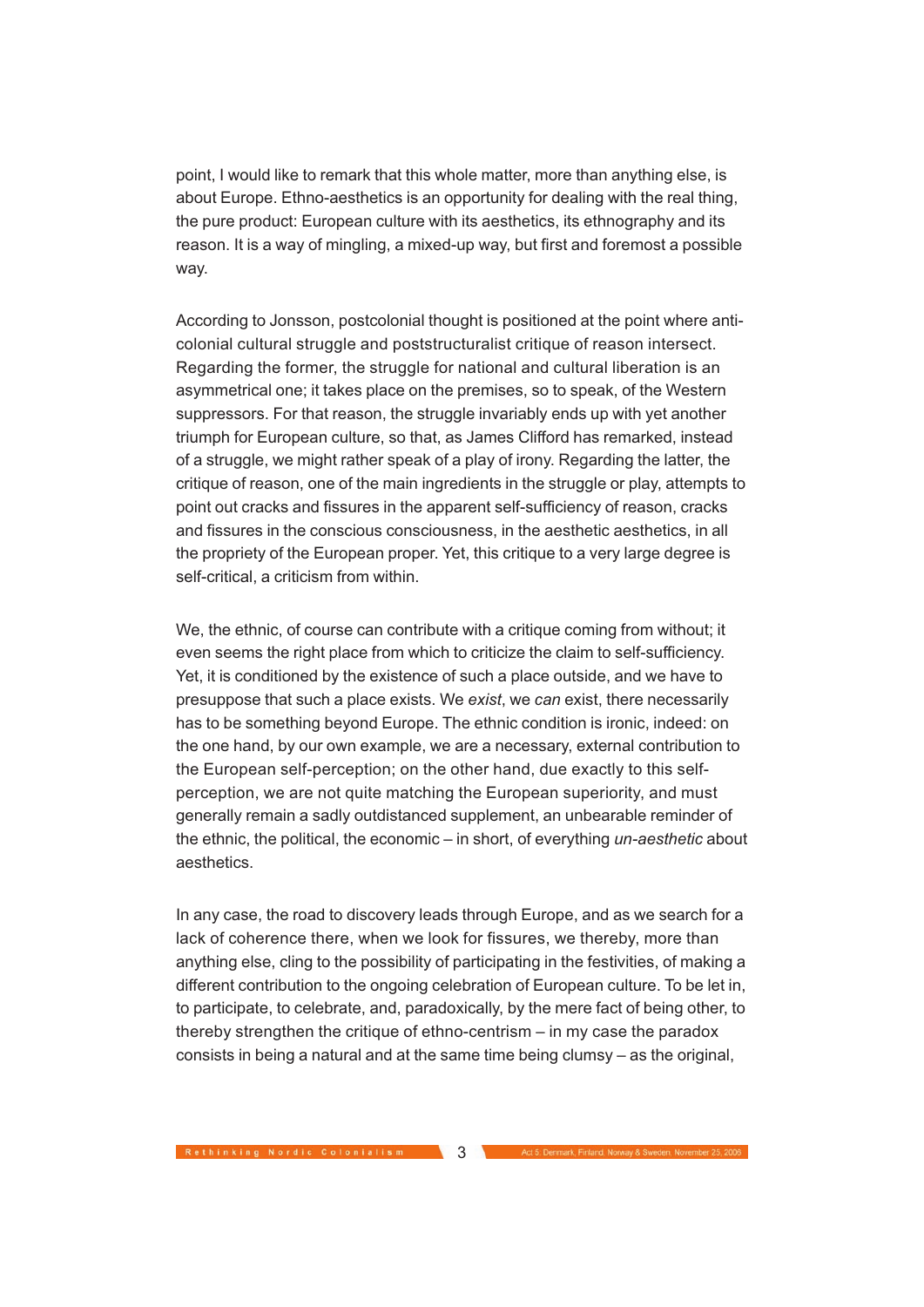Scandinavian import of the latter term is "to be numb with cold". So, apart from being taken by Boreas, god of the North Wind, let us now see what else defines the ethno-aesthetic condition of my particular origin.

# **2. Eskimo Art**

Thus far, I have used the terms ethno-aesthetics and postcolonialism loosely and indiscriminately. Stefan Jonsson only uses the word postcolonialism in the above mentioned series of articles, whilst the term ethno-aesthetic does not occur. Sure enough, postcolonialism does not necessarily implicate ethnoaesthetics!

I myself prefer the latter term because it is a messy concept, a concept that inspires more work. As already suggested, it concerns two groups of disciplines: on the one hand, ethnology, ethnography, anthropology; on the other, artistic practice, art theory, aesthetics.

The book Eskimo<sup>1</sup> by anthropologist Edmund Carpenter is a fine example of ethno-aesthetics. It deals with a certain group of Canadian Eskimos and praises their ability to keep their bearing in the wasteland, their keenness of observation, their mechanical skills, and, most of all, their artistry.

True, the Eskimos in question, the Aivilik Eskimos, do not have a word for  $art$ nothing in their language corresponds to the European notion of art. However, according to Carpenter, this should merely be taken as a sign of the extend to which art penetrates every part of their existence. They simply do not differentiate between art and artifact, between objects of pure and applied art: "The harpoon is graceful: and deadly. Even the most mundane tool becomes an art object, for the Aivilik – can I say "spontaneously"? – Add a line here, a face there, and it becomes a delight."

In addition to Carpenter, two other persons are involved in the making of the book: Frederick Varley and Robert Flaherty. Varley's contribution consists in the reproduction of a number of his drawings, watercolours and oil paintings. The motif of the paintings is the rugged beauty of the Arctic wilderness, whereas the drawings are portraits, sketches or studies of Eskimos, sled dogs, tents, etc. In the case of Varley's illustrations, then, ethno-aesthetic refers not so much to the ethnographic encounter with Eskimo art, but rather to an artistic worship of the Eskimo.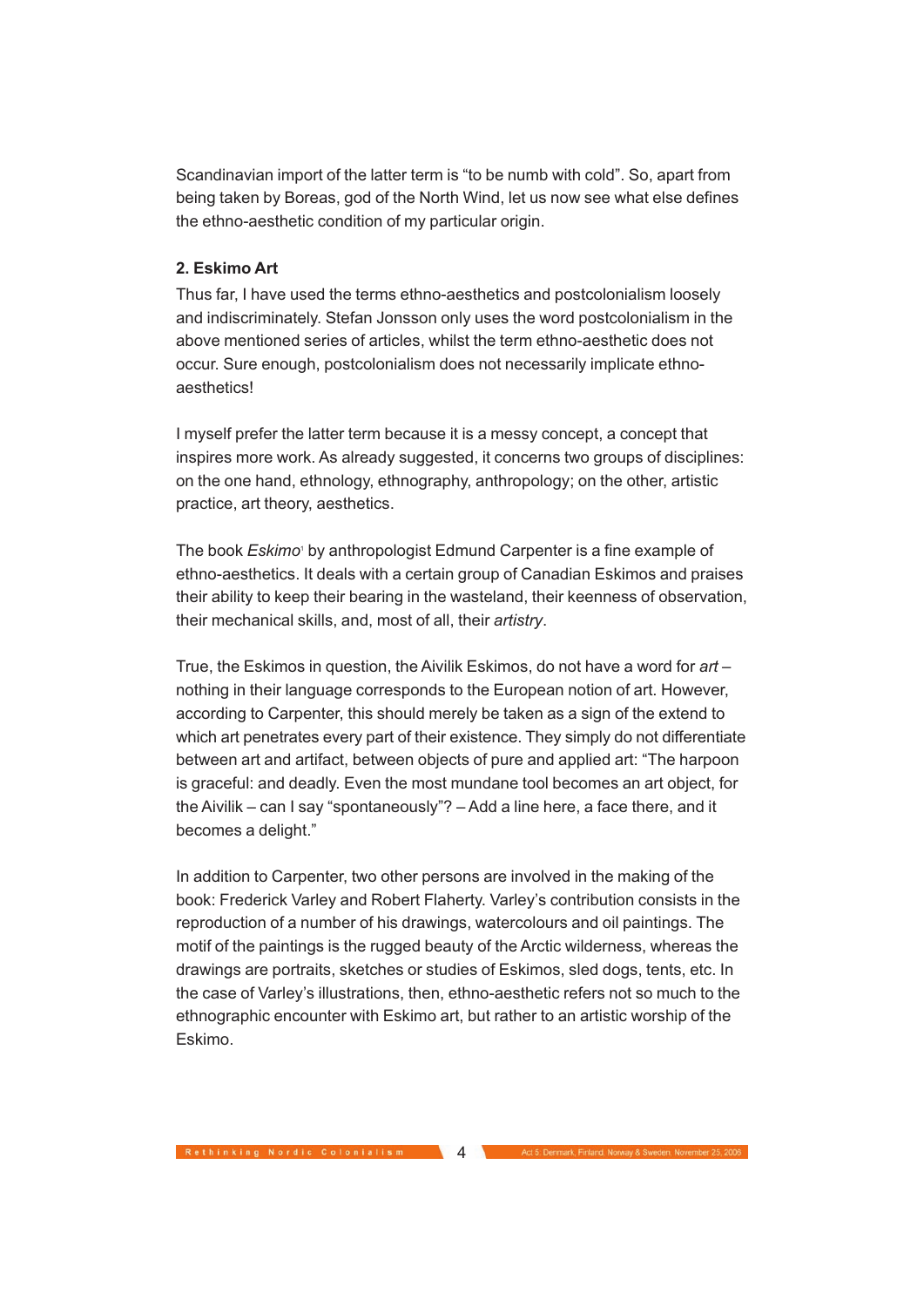The name of Robert Flaherty, too, is connected to ethno-aesthetics in the latter sense, namely due to his film "Nanook of the North" from 1922. The film is a classic within the documentary genre, and is generally considered an early and successful attempt at an empathetic rendering of an ethnic subject. However, Flaherty's contribution to Carpenter's Eskimo consists in little more than his name: a good part of the eskimologica reproduced in the illustrations of the book was collected by Flaherty during his expeditions to North Eastern Canada in the early 20th century.

Another telling example of Eskimo aesthetics is the book Grønlands Kunst (The Art of Greenland)<sup>2</sup> by Bodil Kaalund. Kaalund approaches the subject from the art historical and theoretical side. Like Carpenter, Kaalund has to deal with the predicament that, originally, the Eskimo vocabulary contained no word for art. As Kaalund relates, only after pressure from the European scheme of things did the Greenlandic Eskimo word eqqumiitsuliorneq come to signify something like the European notion of art. The predicament remains, though, as European art is what Kaalund's book is not about.

Eqqumiitsuliorneq, she writes, signify odd products, something artificial, that is, something actually contradicting Kaalund's point that what we are dealing with is a most natural and authentic phenomenon. Therefore Kaalund is forced to operate with an extremely widened concept of art, a concept covering all sorts of ethnoarcheologica, hunting tools, handicraft, utensils, clothing, amulets, tattoos, etc.

Like Carpenter, Kaalund argues that art, far from being absent, is ubiquitous, that it is an integral part of every Eskimo product. The Eskimo, by constitution, is an artist, which is to say that in the Eskimo view of the world nothing and everything is art. A good harpoon is a beautiful harpoon.<sup>3</sup> The worship of the ethnic is a worship of human authenticity, of the original nobility of man, of primitive in the sense of genius. Ethno-aesthetics is a critique of Western civilization carried out by its own members, as the rediscovery of authentic goodness is being connected to art: art is authenticity.

Correspondingly, many of the great artists of the 20th century searched along paths leading toward the stone age, thereby leaving to the following generations of artist, including Kaalund's, the administration of a modernist heritage with a primitivistic twist. Kaalund mentions artists such as Matisse, Picasso, Paul Klee, Miró, Andrè Breton. Max Ernst looked toward the cultic universes of native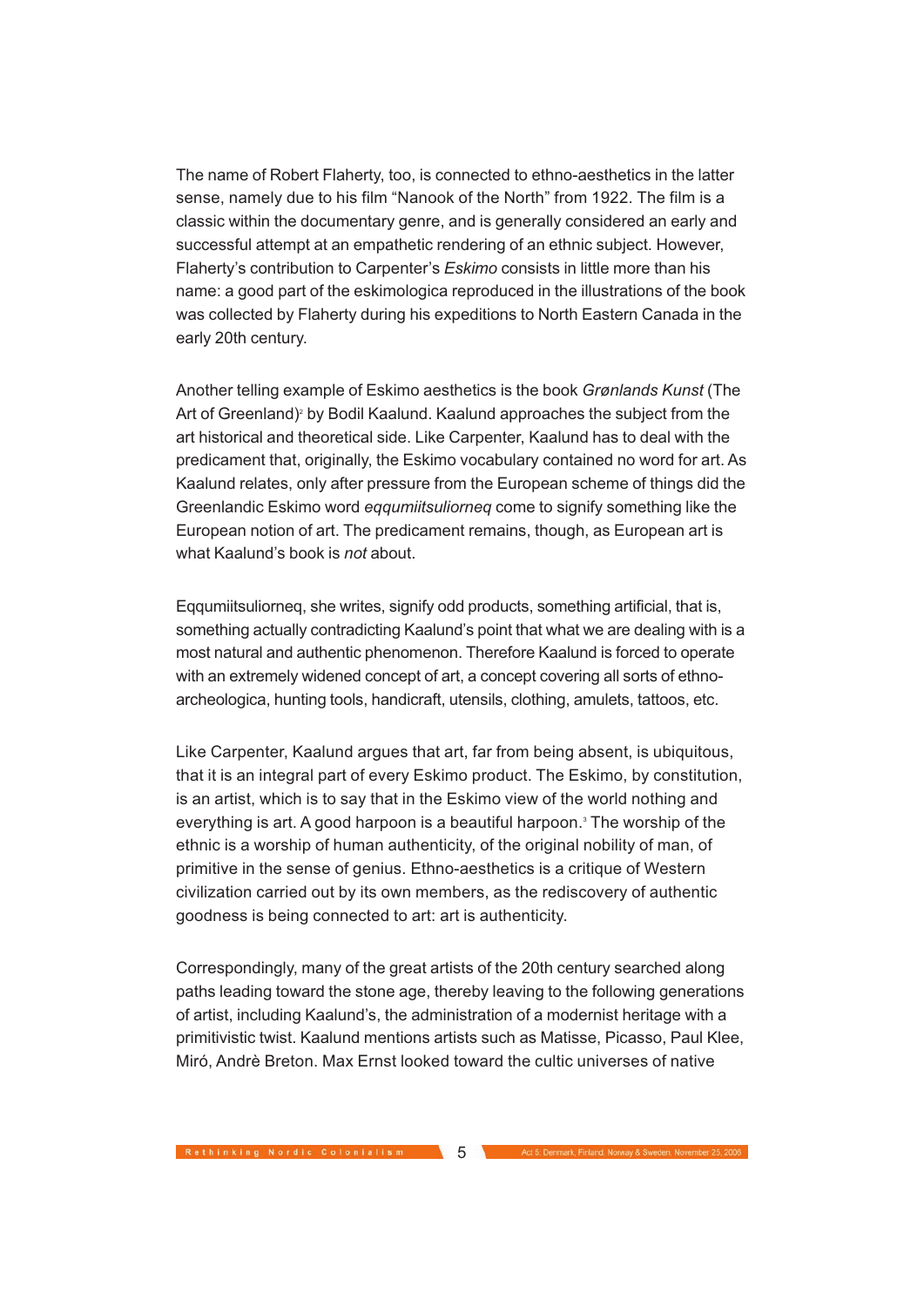peoples of Africa, the Americas, and the Pacific. In Danish art, artists like Asger Jorn, Ejler Bille, Robert Jakobsen and Egill Jacobsen explored the primitivistic path.

In short, the ethno-aesthetic critique of civilization, the auto-criticism of modernism, makes up a strong tradition, which Greenlandic artists of today are up against. This has to do with the above mentioned predicament concerning a specifically Eskimo concept of art, non-existent and, at the same time, allpervading.

Sculpture can be seen as the traditional Eskimo means of expression, whereas drawing can be traced back to practices such as engravings and tattoos rubbed with lamp soot. Drawing and painting on a flat surface only arrived with the Europeans, and during the 19th century Greenlanders began to assert themselves within the new visual and graphic arts. Unlike their anonymous ancestors, many of the germinating artists are named: Hans Zakæus, Israil Nichodemus Gormansen and Aron from Kangeq have become illustriously known for their personal style and peculiar ways of approaching the new media and materials. About their work Kaalund writes:

"In many cases, these unpretentious and somewhat naïve and clumsy drawings are immensely refined and possess a certain graceful charm due exactly to their makers' lack of artistic ambition."4

Kaalund is also fascinated by the fine, crisp line, the application of pure colours and the way that the subjects are seen from several angles, like in children's drawings.

Gradually, educated Greenlanders – Rasmus Berthelsen, Lars Møller and sons – in the circle around colonial administrator Henrik Rink and the newspaper Atuagagdliutit progressed within the new arts. The first part of the 20th century saw the rise of consciously Greenlandic artists like Henrik Lund, Peter and Otto Rosing. This development led toward the emergence of academically trained artists, while the tradition of Aron from Kangeq, the self-taught naïvists, the rhapsodists of quotidian life in the colonial outskirts, lived on undauntedly in the works of Isak from Igdlorpait, Kaarali Andreasen, Gerth Lyberth and Jacob Danielsen. A late, yet prominent, offshoot of this tradition is Thomas Fredriksen, who in 1980 hit the walrus bull's eye with the publication of his Grønlandske dagbogsblade (Greenlandic Diary Leaves).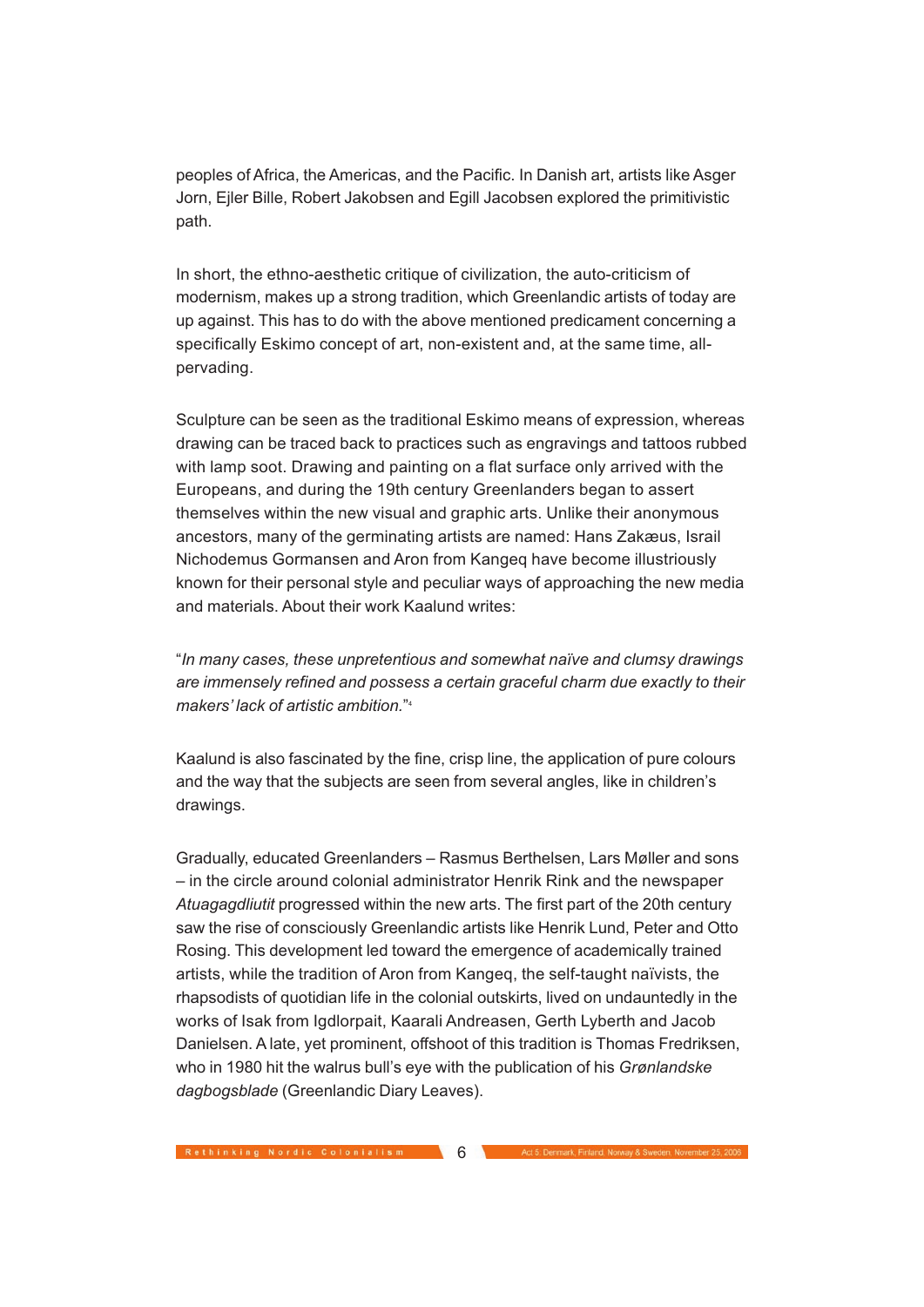Overall, things developed in the direction of autonomous art, which is to say that people began to identify themselves as artists, even if they had to make a living as priests or schoolteachers. Looking at the period from the 1940s to the present, one can mention Billiam Jensen, Karl Helmsen, Uusaqqaq, Alibak Johansen, Emil Rosing, Lars Møller Lund, Aqissiaq Møller, Kristian Olsen Aaju and Jens Rosing. A few of these were actually educated at the Royal Danish Academy of Fine Arts, among them Hans Lynge who, according to Kaalund's assessment, rises above his fellow artists. This, she emphasizes, is not due to his academic training alone; if anything, it seems closely connected with the fact much emphasized by Kaalund that at no time during his stay in Copenhagen, Rome and Paris did he forget about his Greenlandic origin.<sup>5</sup>

Thus, we can begin to see the dilemma in which Greenlandic artists are placed by primitivistic discourses such as Kaalund's: we can choose between being true Greenlanders and being true artists, and we are made to understand that, actually, the first alternative is the only right choice. To be sure, we are dealing here with the art of making the twain meet, which is the art that Hans Lynge mastered better than any of his contemporaries. Still, the danger of compromising your integrity, of falling between two stools, between the all-pervading and the non-existent art, seems imminent.

Indeed, in many cases it has worked out well. The mere fact that a book on the art of Greenland can be written proves the point. The fact is that "if you pay attention and listen well, it is possible to discern something uniquely Greenlandic, a way of expression that goes deep. Three adjectives come to mind in describing the character of [Greenlandic] visual art: the narrative, the fantastic, and the sober observation. Some artists show all three characters in their ways of expression."6

Kaalund herself prefers to construe her relation to Greenlandic art as a sort of listening, i.e. a sort of caring, empathic, almost maternal attentiveness that goes deep. By all means available, she eagerly stresses her being in harmony with her subject. In this respect, she also is in full agreement with the statement of Edmund Carpenter: "Aivilik art obeys the ear more than the eye." This is to say that things are rendered so that their relative size corresponds to their importance within the mythic fables.

Empathetic listening as well as sober observation, according to Carpenter, is indicated by the way the Eskimo relates to his traditional materials, ivory and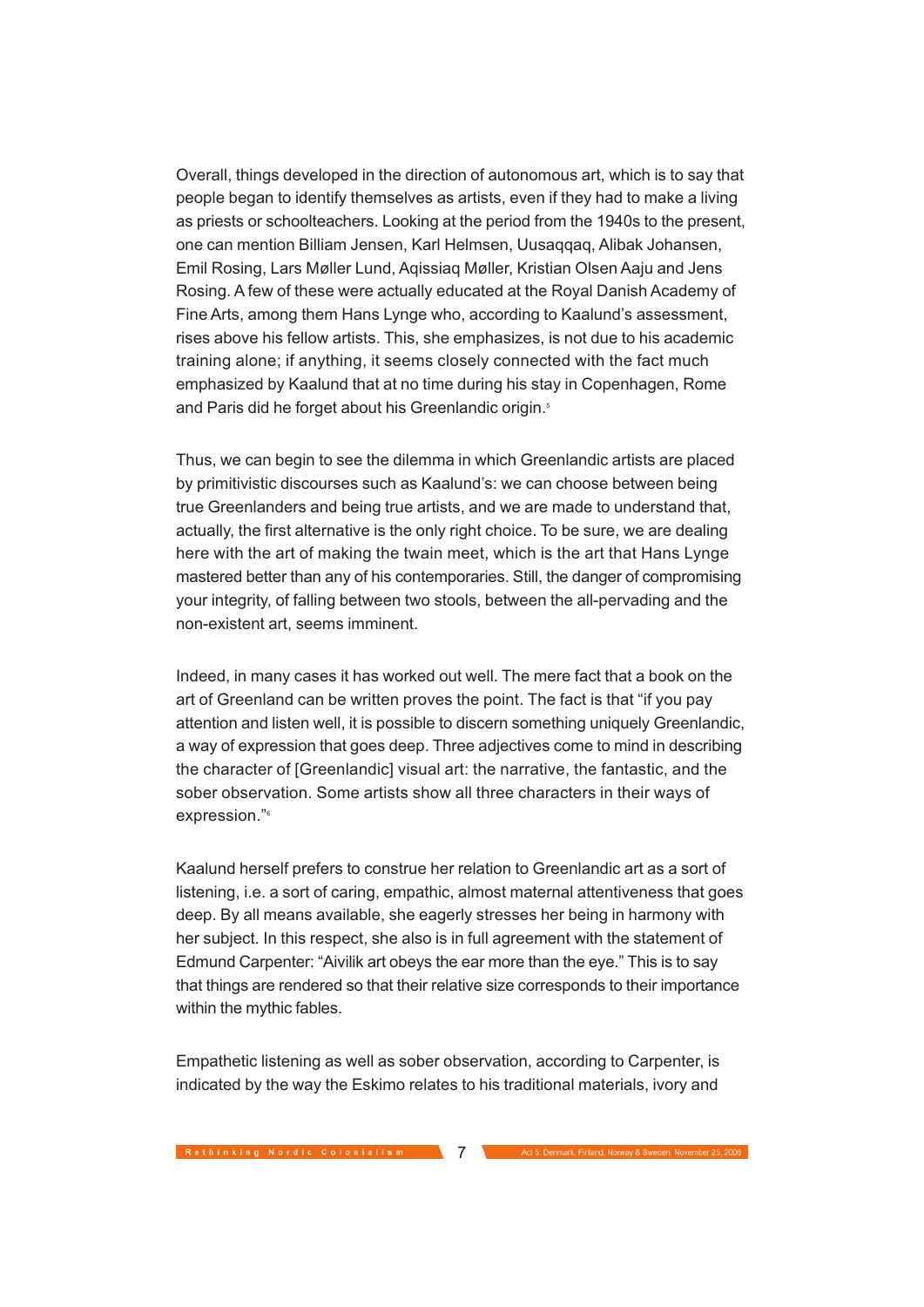bone: "As the carver holds the unworked ivory lightly in his hand, turning it this way and that, he whispers, 'Who are you? Who hides there?' And then: 'Ah seal!'" The Eskimo never tries to force a form onto the material. Instead he listens to it, assesses its inner potential and merely releases the inherent form hidden in the material. And the material, like the ocean, hides interminable amounts of seal.

In any case, we have to go deep in search of the original qualities manifested in Eskimo artifacts of the time before eqqumiitsuliorneq. Again and again Kaalund emphasizes the way in which the art of the modern era came into being as a result of external disturbances of the archaic order. Aron from Kangeq, who produced his drawings while being bedridden with tuberculosis, is a typical example. The drawings came about as a response to Henrik Rink's call to the Greenlanders to submit myths and pictures to help illuminate Greenlandic culture. In other words, they were a result of the hunter being unfit for work due to the white death, and Rink supplying him with drawing paper and other art materials.

The art of the new era was produced by men who had little else to do. Back in the days, they would have died from starvation sooner than from the disease, but now they could make a few pennies by selling out to the white man. However, Kaalund also points to Aron as an example of how the result can be most charming: unpretentious depictions that transcend the economic necessity that gave rise to them, thereby bearing witness to an artistic necessity far deeper imbedded in the Greenlandic philosophy of life – to paraphrase Kaalund.

But then, what about the art of the present, the art that has had the time to overcome the touching, yet unintentional naïvism? The question concerns artists like Aka Høeg, Arnannguaq Høeg, Esajas Isaksen, Anne Birthe Hove, Jessie Kleemann, Kiistat Lund, Buuti Petersen, Miki Jacobsen, Kunuk Platou, Ina Rosing and the writer. "They are fully aware that it is not enough to depict the man in a kayak, or the woman with a knot of hair on top of her head, though it can be done with affection – and talent."<sup>7</sup> It is not enough; it is no longer enough, we gather, as we have moved past the phase of redeeming naïvism of a selfcontained Greenlandic culture.

Kaalund bears with the experiments of the young artists of the present. The trouble with them, we may speculate, is that nothing secures their works being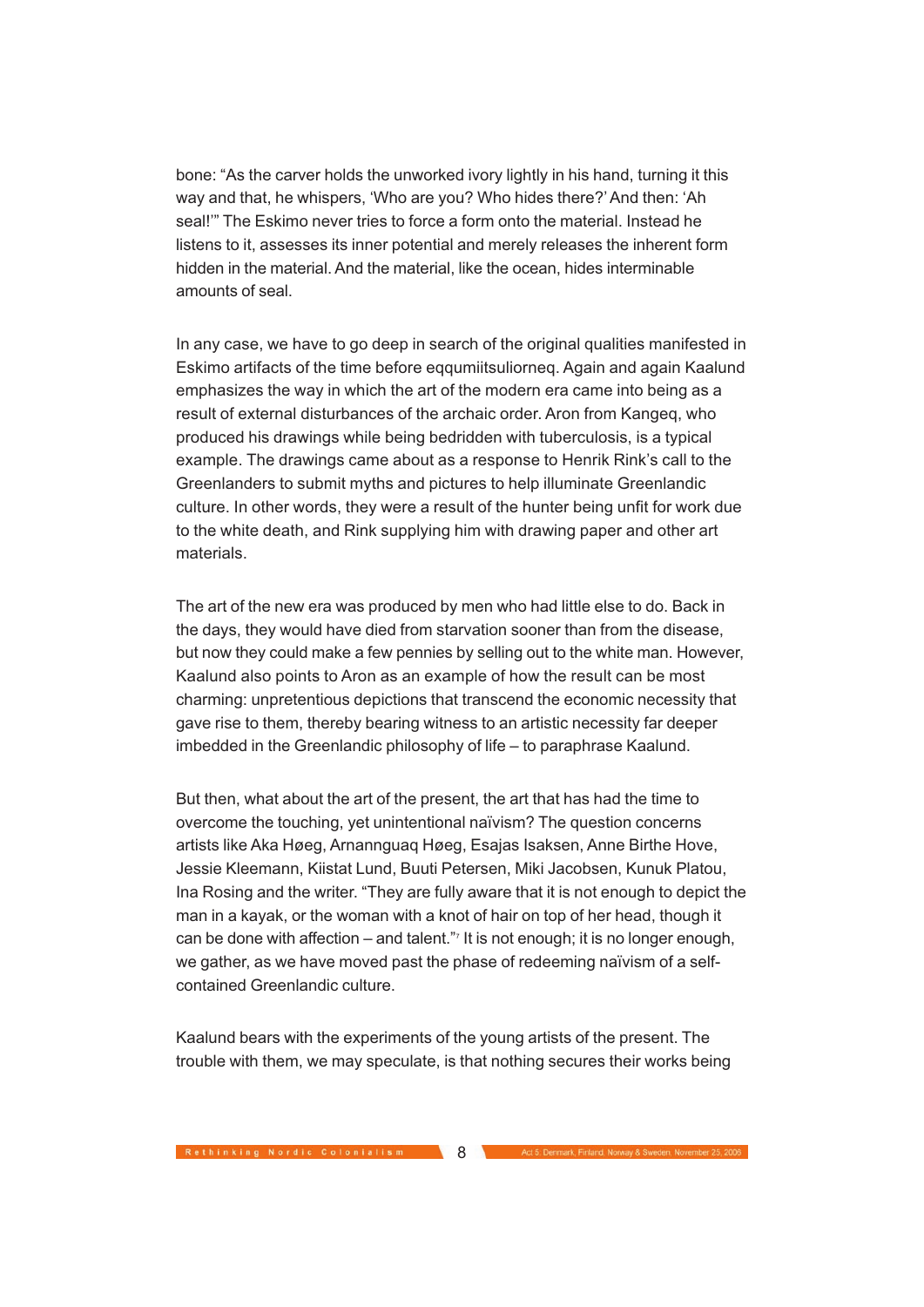Greenlandic; for even though the young artists listen to the material before them much as their ancestors did, it is hard to discern anything specifically Greenlandic in listening to photographs, acrylic or videotape. And if it is not Greenlandic, perhaps it also is not art:

"After all, becoming an artist is not merely a question of education, but rather a process founded on the culturally rooted – an anchoring from where development can progress. Blindly to adopt a foreign conception of art is not development but mere superficial imitation."<sup>8</sup>

Still, as said, we must be forbearing. As noticed by Kaalund herself, if the young artists have indeed loosened their cultural ties, they cannot by the same token be accused of blindly and superficially adopting their predecessors' conception of art. So maybe we only have to listen deeper for that which we so eagerly hope to hear: "Man, as mentioned before, is the great theme, though placed in a universal context. MAN, ANIMAL and NATURE are the deep triad sounding through all materials, through all times of Greenlandic art."<sup>9</sup>

Kaalund's own dilemma is that of the historian, as history catches up with her: eventually, the history comes to concern the case of Kaalund herself. She herself has noticed "the odd mixture of protectionism and suppression with which the Greenlanders was treated."<sup>10</sup> As a matter of fact, the use of the past tense is not called for, as reminiscences of the odd mixture is prescribed to this day, e.g. in Kaalund's book.

In the above, I have touched upon the tutelary, caring attitude toward the children of nature, just as I have pointed to the suppressive effect of this. Kaalund's devotion to the authentic artistry of the Greenlanders, her embracing the naïvism of the quotidian by the younger generations of artists have to be experienced as an attempt to hold them back, to retain them under Kaalund's curatorial wings.

Much as Kaalund deplores the development toward artificiality, eqqumiitsuliorneq, she does very little to shed any light on her own hand in the matter. Throughout the last centuries, accelerating in the 20th century, Danish, American, British and Dutch anthropologists, traders and artists have ransacked the Greenlandic curiosity shop down to its last pieces of authenticity, and by their insatiable demand they have promoted the production of artificial copies. Kaalund's work,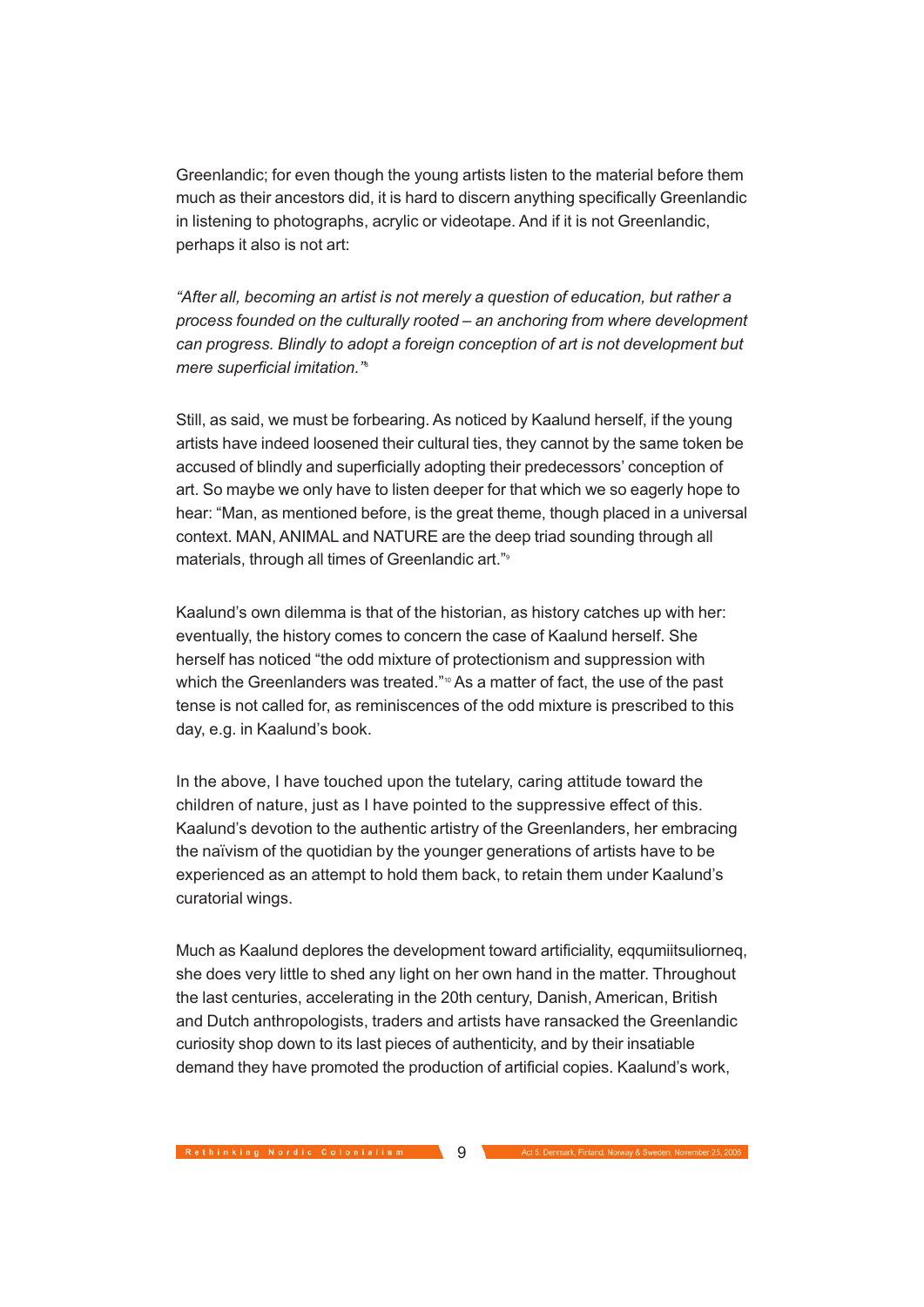with its insistent listening, fits well in this process, so that she has done her bit in turning us into a nation of idlers, spending our days at home carving away in soap stone instead of going hunting. In Kaalund's protective and forbearing embracement of the young artists, one cannot help detecting a certain indeterminacy and confusion. Is this caused by an identification on Kaalund's part, by her having listened herself to the point of total immersion in the insecurity and confusion of the young artists in search of an identity? Actually, I am more inclined to think that the young Greenlandic artists have taken to examine their own specific condition. They no longer accept the unsustainable ideas about unspoiled Eskimo life, but rather focus on the dubious practice of the continual reproduction of these ideas. In this way, Kaalund herself gets taken under treatment and gets to taste her own medicine.

With that, I have reached the contours of a new kind of ethno-aesthetics. In many ways, it resembles the old one; if you will, you could even call it a clever imitation of ethno-aesthetics. Yet, it is also targeted at it. The ethnic in this way subject their aesthetization to itself. In this way, in a confused operation of reproduction, objectification and tender suppression, they attempt to get on top of ethnoaesthetics.

### **3. James Clifford**

"On Ethnographic Surrealism" is the title of chapter 4 of James Clifford's excellent book The Predicament of Culture.<sup>®</sup> In this essay, Clifford deals with the peculiar mix of ethnology and surrealism cultured in Paris between the World Wars. As already mentioned when discussing Kaalund's book, actors on the side of visual art were such people as Picasso, Breton and Guillaume Appollinaire. Likewise, people from the other side, the side of ethnology, like Paul Rivet, Lucien Lévy-Bruhl and Marcel Mauss, contributed heavily to the mixing up of surrealism and ethnology so common at that time.

In no way can one speak of pure disciplines here, of pure science, pure art, pure surrealism. From all sides people enthusiastically joined in the phenomenon, the phenomenon being among other things Josephine Baker in a banana-skirt, jazz and all sorts of interest in African objects. The war had crazed all traditional beliefs in Western reason, beauty and normality and caused a dire need for alternatives to these beliefs, alternatives through which the disillusion and the new insights into cultural validity could find expression.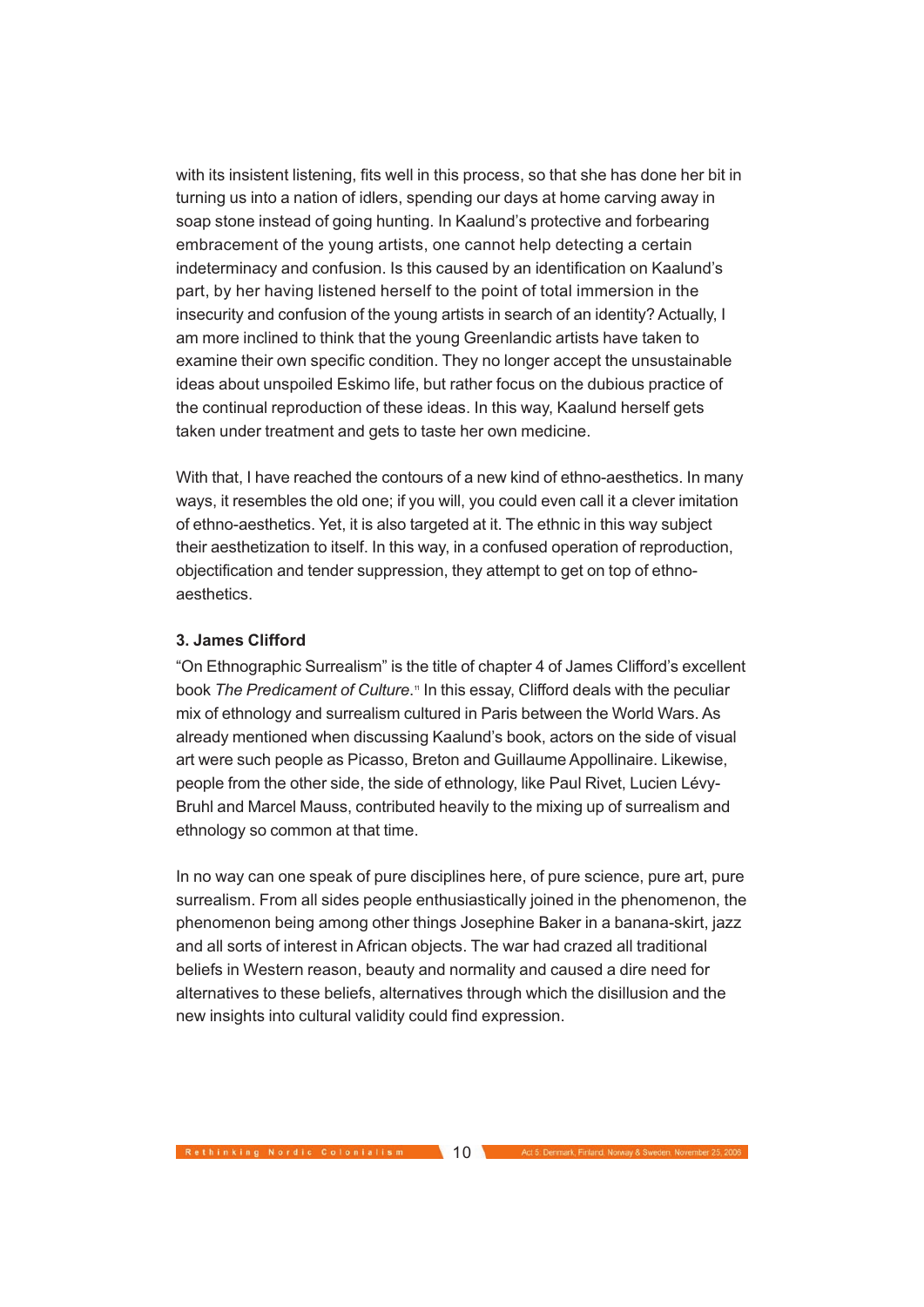Ethnology and surrealism are elements in the play of the well-known and the strange, a play that, according to Clifford, is basic to the cultural condition of modernism. As far as I can see, the two initially are inseparable. Their confusion of each other is fundamental to the modernist scene of inter-war Paris. And it is only from this initial confusion that pure forms would gradually emerge; from the confusion arose the various cultivated, purified forms of modernist art, as did the structural ethnology of the humanities institutionalized at the Musée de l´Homme.

For a few years the organ of ethnographic surrealism was the periodical Documents edited by Georges Bataille. Bataille together with Antonin Artaud and Michel Leiris, among others, had left Andrè Breton's surrealist movement in 1929. The group of dissidents also included Alfred Métraux, Marcel Griaule, Andrè Schaeffner as well as Paul Rivet, who was later to found the Musée de l'Homme.

According to Clifford, the group's main inspirational force was Marcel Mauss, whose teaching at the Institut d'Ethnologie and the École Pratique des Hautes Études all members of the group had either attended or heard of through their friends. For example, Clifford mentions that Bataille in his book L'érotisme from 1957 heralded: "Transgression does not negate an interdiction, it transcends and completes it."12 Bataille's friend Alfred Métraux traces this statement back to Mauss, as he during the course of a lecture had heard Mauss say: "Taboos are made to be violated."<sup>13</sup>

The conception of culture as an order including rules as well as their transgression expressed itself in the interest in wild men and women, in the subversion, by way of ethnographica and such, of traditional perspectives on the aesthetic. And the ethnographic surrealists feared neither exotic pollution of European culture, nor, conversely, the pollution of the exotic by Western culture, such as could be seen in renderings of wild men equipped with rifles. Griaule argued for a break with the white man's curious prejudices, including those concerning products that seems updated or massproduced.

As noticed by Clifford, the ethnographic surrealism of the 1920s and 1930s – with its rebuttal of organic unity, of functional integrity, and of historic continuity – clearly anticipates views to be picked up in the latter half of the century, in the 1970s and onwards: "Their conception of culture can be called, without undue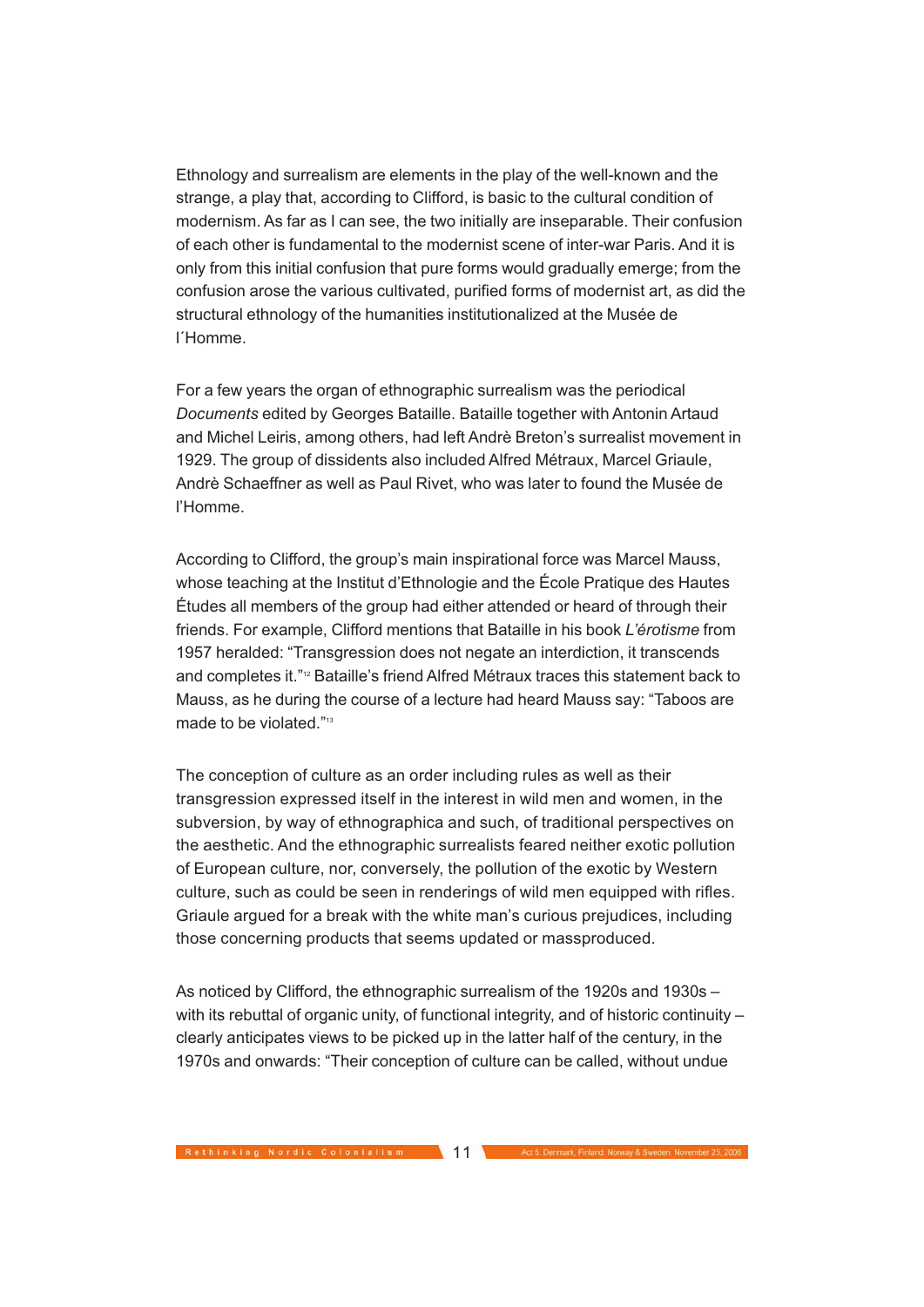anachronism, semiotic. Cultural reality was composed of artificial codes, ideological identities, and objects susceptible to inventive recombination and juxtaposition: Lautréamont's umbrella and sewing machine, a violin and a pair of hands slapping the African dirt."<sup>14</sup>

However, the pendulum was soon to swing in the direction of disciplinary cleansing, of separating surrealism and ethnography, assigning them respectively to the genius of the profoundly individual and that of the profoundly primitive.

The two did remain intimately related in certain respects, i.e. not on the surface of things, but in the depth of our being: "All people create, love, work, worship. A stable, complete 'humanity' is confirmed. Such a whole presupposes an omission, the excluded source of the projection. What were not displayed in the Musée de l'Homme were the modern west, its art, institutions, and techniques. Thus the orders of the west were everywhere present in the Musée de l'Homme, except on display."<sup>15</sup>

Clearly, it is such a modernist tradition, roaming, as we choose to see it here, in the prolonged interim between the ethnographic surrealism of the 20s and 30s and the rediscovery of its semiotic import in the 70s and 80s – it is within the continuation of this tradition that Kaalund writes and into which she inserts her description of Greenlandic art, more Greenlandic than artistic, a lovely, little art that she, standing on the shoulders of anthropological humanism and Hans Lynge, towers above. It is the projection of Western order with its claim to categorical and essential purity up against the cultural flea market of modernday Greenland.

According to Clifford, though, it is misleading to view anthropological humanism and ethnographic surrealism as being mutually exclusive. To be sure, the strategy of anthropological humanism, by way of naming, consists in ordering, necessitating and uniting everything into a whole, making the strange wellknown in the process – while ethnographic surrealism does the exact opposite. Yet, precisely by being opposites, the two can be seen as conditioning each other, and as equally important moments in the constant, ironic play between likeness and difference characteristic of global modernity.

To the extend that such a global modernity can be found, it will have to include us Greenlanders. Indeed, we have to abide by the same general terms as the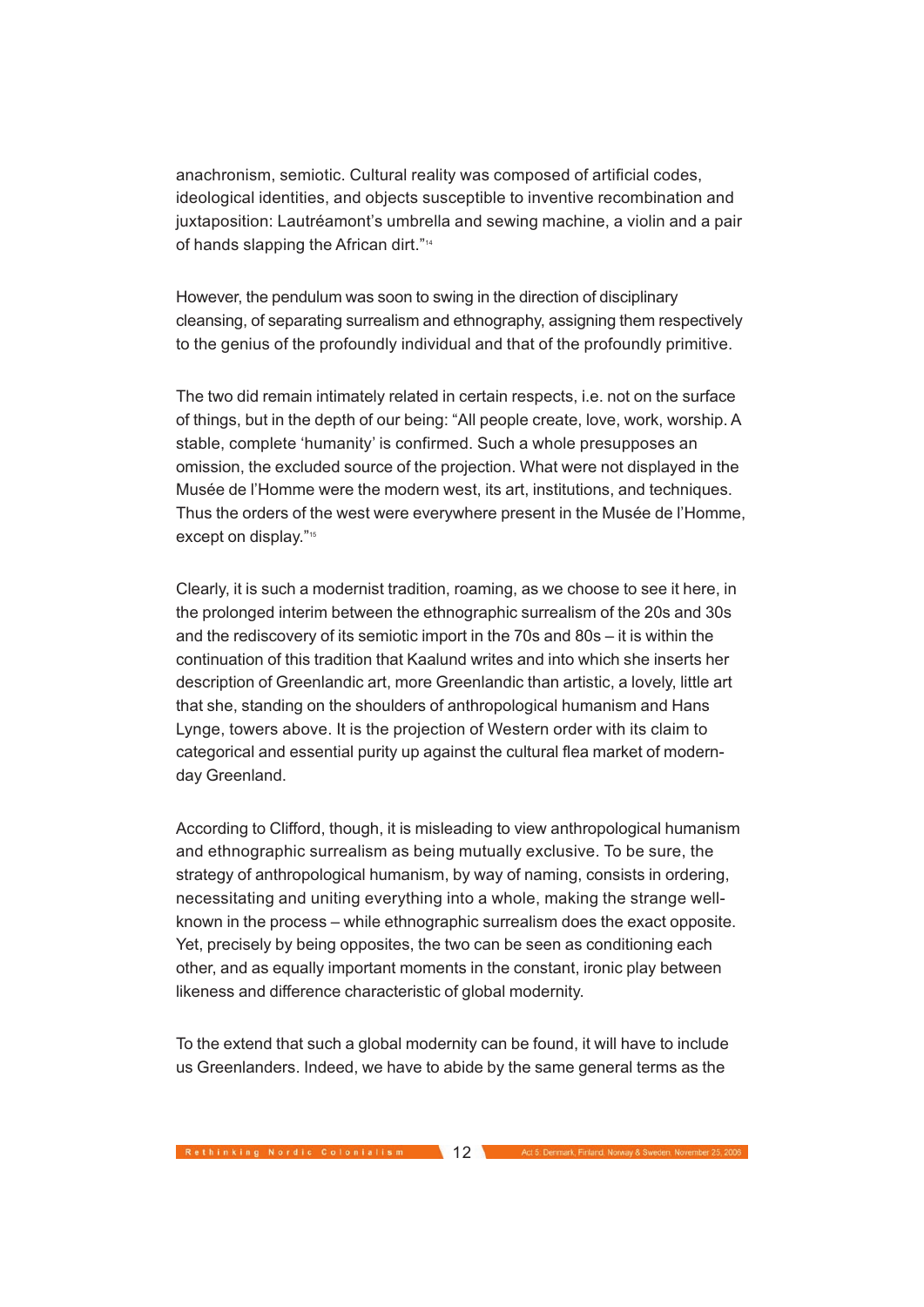rest of the world. Therefore, in one moment, we cling to the authentic values cultivated by the anthropologists. In this way, we let our cultural capital work for us, as we do the next moment, too, when we turn to the anthropological humanism to study it studying us, re-appropriating its conceptions of our selves. The strange, the foreign at play, is us, we say. If nothing else, this explains the energy with which we hurl ourselves into the game.

## **4. The Daily News Revisited**

Let me turn one more time to the series of articles in *Dagens Nyheter*, of which the introductory article by Stefan Jonsson was touched upon above. His interview with me, printed on March 18, 1995, ended the series, after my photographs had been used as illustrations throughout it. In addition, the series included articles by Neferti Xina Tadiar, Saree Makdisi, Stefan Jonsson on Gayatri Chakravorty Spivak and Valentin Yves Mudimbe, Stefan Hegelsson on African literature and Homi. K. Bhabha as well as an article by Bhabha himself.

Precisely what is the connection between the series of articles and my photographs? What does saying that they serve as illustrations mean? Of course, you might say that all of it, text as well as pictures, serves to illustrate, to shed light on the subject of postcolonialism, in a process ending with subjecting the photographic illustrations to their own activity.

Besides, of all the persons concerned, writers or people written about or interviewed, I alone was portrayed, in a standard 1-column width photo halfway through the text of the interview. As for the photograph accompanying the interview, it reproduces a view of a South Greenland fjord. The scenery of the ice-strewn fjord leading toward the Ice Sheet within an ancient geology of rounded mountains is rendered in a hazy, dreamlike and timeless fashion due to the hour-long exposure time demanded by the zero degree pinhole-lens of the camera. The text below the picture reads: "The camera as linkage. In her pictures, Pia Arke emphasizes the tension between an old colonial power and a colonized culture."

Here, then, is the difference that I with my photographs was supposed to make. The text mentions that the interview took place in a hotel-room somewhere on the central Copenhagen street of Vesterbrogade, far away, that is, from my native soil. At the time, however, I lived in an apartment in the municipality of Frederiksberg, not very far from Vesterbrogade. Had we, then, rented a hotel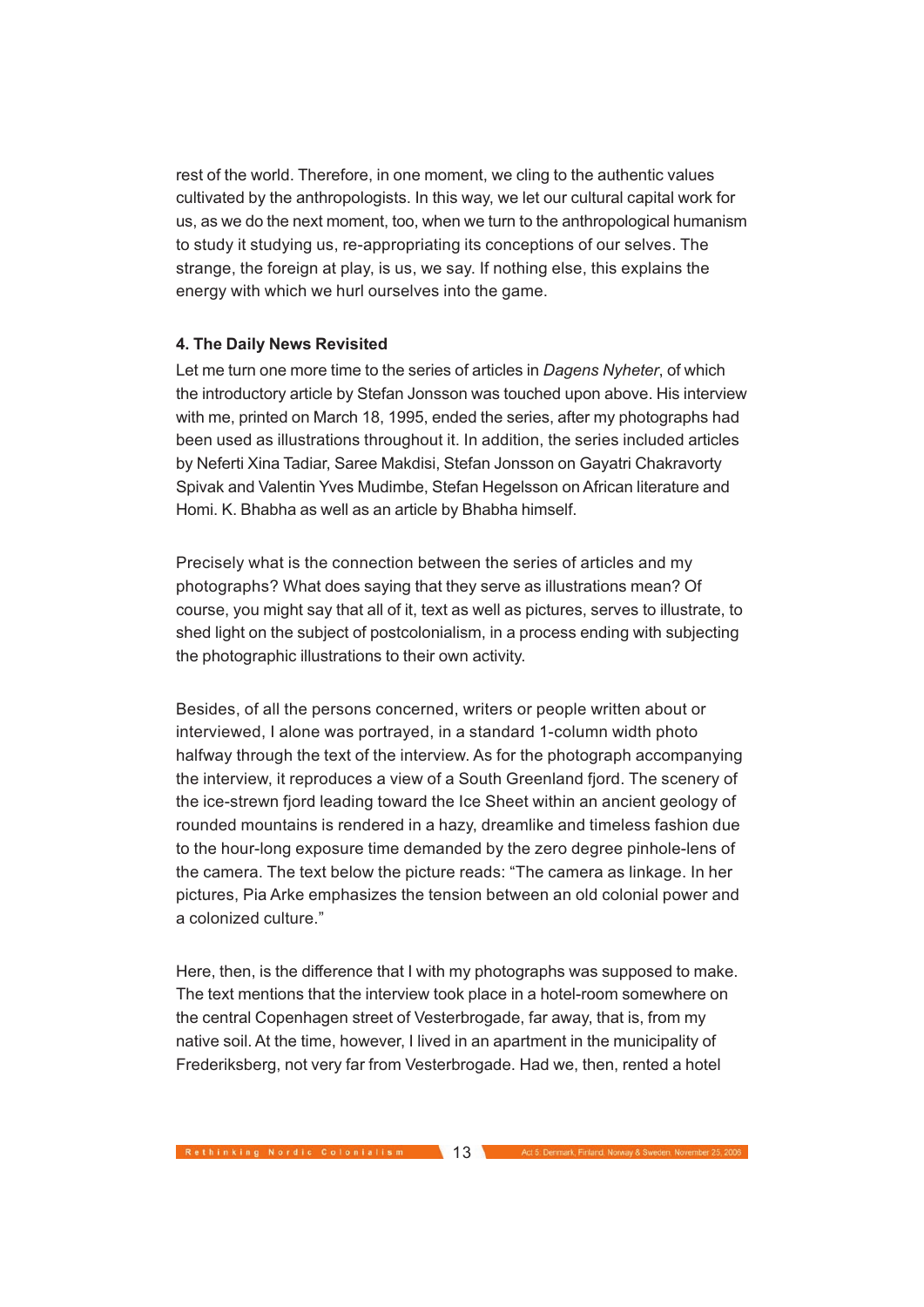room for the sole purpose of being able to make a suitcase-style interview? Yes and no, as the interview took place in Johnson's hotel room, far from his home in Stockholm. Anyway, the interview deals with my life and work since, at the age of 12, I was sent to an art school in Denmark. Actually, I was sent to a boarding school; in the text in Swedish, the difference is one between konst – art – and  $kost$  – board. Yet, the intrusion of the letter n is justified, as my relocation at an early age did in fact influence the postcolonial turn of my work.

Allusions to hotels and suitcases also appear in connection with the camera obscura, big enough for a person to stand inside it during exposure, even to spend the night in it, should the need arise. As the text has it, this weatherbeaten shack "is a metaphor for the questions about identity that distinguishes the postcolonial condition. The camera is a sort of linkage between Arke's life in Copenhagen and her life in Greenlandic localities. This bastard of a camera, furthermore, is an ironic reference to all of the instruments the Danish transported to Greenland to measure and determine with scientific precision the truth about the country, its exact nature and geography."

# **5. Interpretations**

Under the headline "Empire of the minorities",<sup>16</sup> Neferti Xina Tadiar accuses the postcolonial project of distorting reality as seen from a perspective of the Third World. Tadiar teaches at the University of the Philippines and is at the same time a Ph.D. student at the American Duke University. Neither as an outsider in USA, nor at home in Manila, is she able to recognize Bhabha's perspective of the inbetween.

According to Tadiar, Bhabha's view on the postcolonial condition as a marginal position from where we are able to free ourselves from traditional ideas about colonizers and colonized eventually will turn all non-Western cultures into global minorities within a "United Nations of America". However, at home in the Philippines Tadiar does not belong to any margin or minority. There, the Third World surroundings are the only condition that meets the eye.

In my illustration accompanying Tadiar's article, you see a toy dog placed on a shelf with a book end on either side of it. The text below the illustration reads: "Postcolonial dog. Greenlandic artist Pia Arke got this toy as a child of a man who worked at the American air base in Thule in the Danish colony of Greenland. By now, the dog has migrated to Copenhagen, where it was photographed by Arke on a library shelf."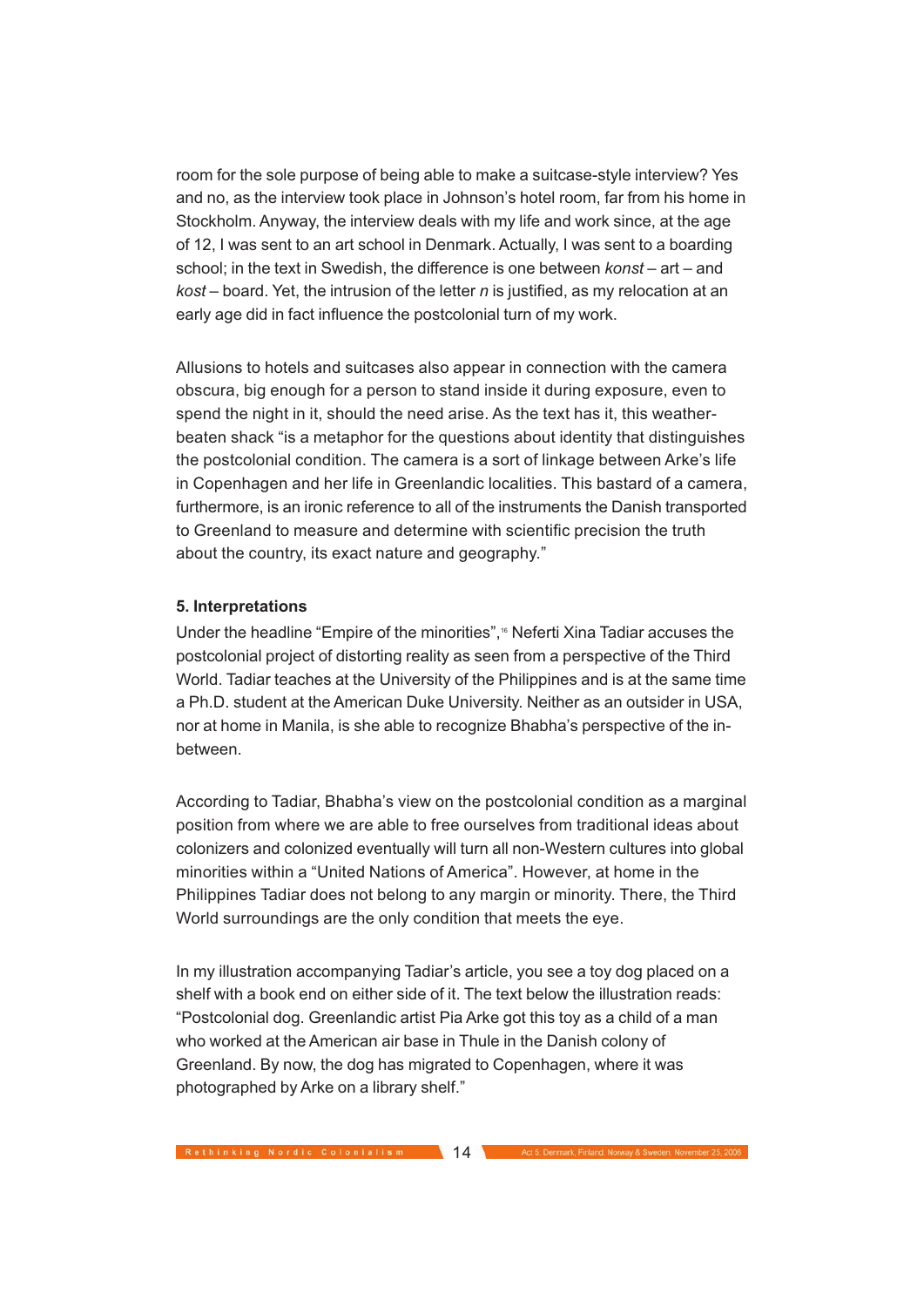Like all of my images, this one is wide open to interpretations, and yet it invites the humoristic or lightly sarcastic comment (the dog has migrated to Copenhagen). In the same way, its being appointed to postcolonial dog appears quite playful when taken together with the reference to the American Air Base and with the picture's placement within Tadiar's article.

Makdisi in her article "Postcolonial glory is no guarantee of quality" deals with a critique of the postcolonial project similar to Tadiar's. What exactly lies in the term postcolonial, she asks, and whom exactly does it concern? She concludes that the term postcolonial is not only misleading but even dangerous, as it represent colonialism as a thing of the past, which, moreover, did not concern anyone except the now de-colonized peoples of the Third World.

My illustration to Makdisi's article is a version of the above mentioned view of a South Greenlandic fjord: the photograph on this occasion was blown up into a photostat format, which was torn into pieces and then reassembled with clearly visible cracks between the pieces. Some of the pieces were overwritten with text consisting of quotations from an ethnographic collection of East Greenlandic Eskimo songs. The text below the illustration paraphrases Makdisi's text: "Problems of definition. Is a Danish author with Greenlandic origins postcolonial?"

The way I see it, the problem of definition concerns the relationship between the text and the picture. In the case of the torn photostat, there is no clear or simple connection between picture and the two levels of text, the handwritten text on the stitched together fragments of the photostat and the text below the picture. Thus, replacing author with visual artist, it cannot be determined if the question is about me, if it is put to me or if it me who poses the question by way of my imagery.

All of the illustrations were created independently of the series of articles, and, so, were not originally meant to illustrate the postcolonial context. The interview of March 18th tells of the creation of the camera obscura photographs, noticing how "during the development of the pictures a strange beauty emerged". Evidently, then, they are aesthetic objects, i.e. objects with a degree of autonomy that makes it very difficult to keep them anchored within the context of the articles.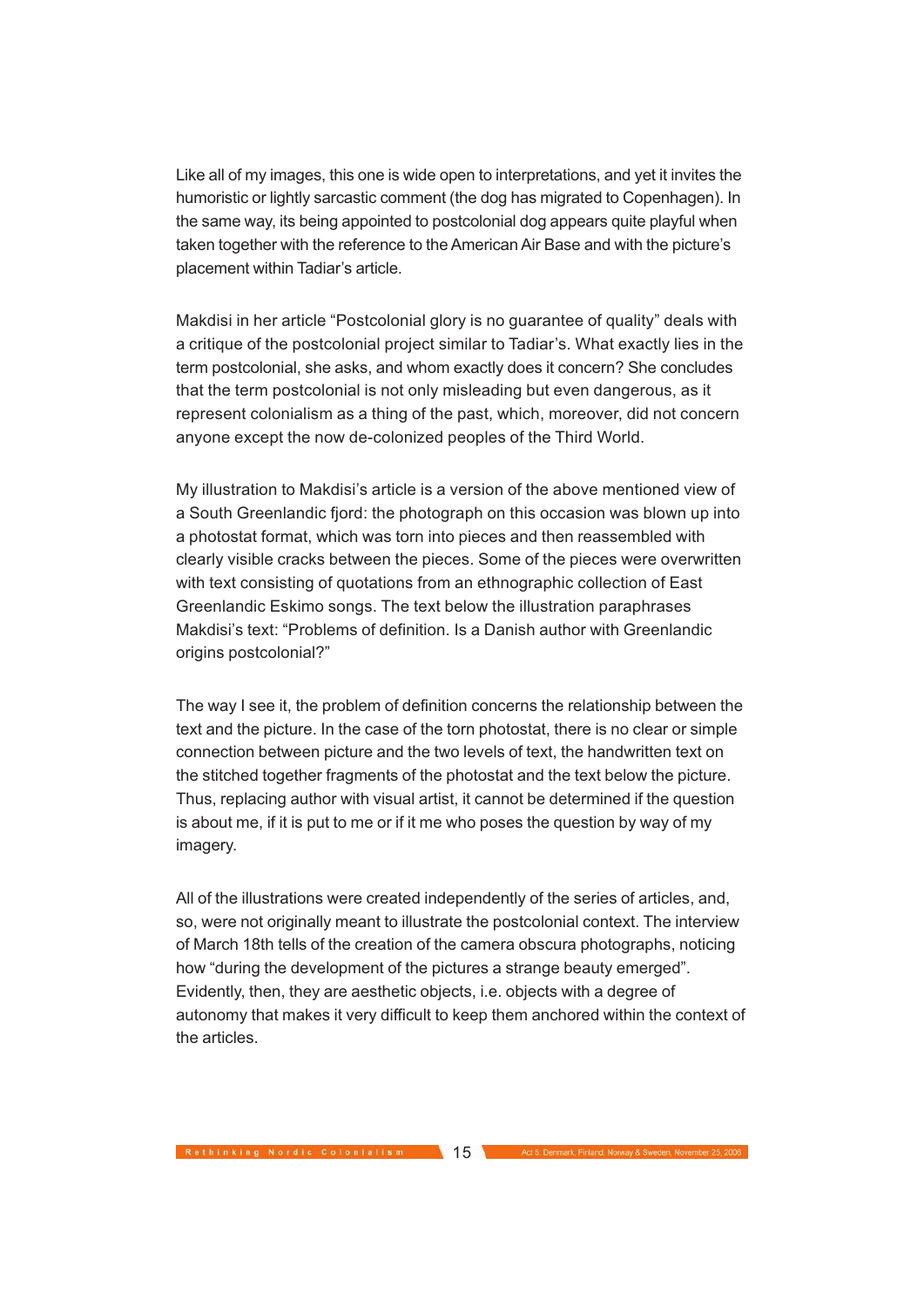Even so, the editors of the series in the strange beauty of the pictures must have glimpsed the possibility of effecting the displacement whereby the aesthetic is pre-fixed with ethno-. A similar displacement is happening to the articles of Tadiar and Makdisi, in as much as they are inserted into the context that they criticize. Given this, their criticism can only be construed as self-criticism, and, even though they both emphasize their extra-Western descent and perspective, inevitably it is their position within Western intellectualism that is underlined by the context. They are exploring the land of intellectual opportunities.

So, faced with Western mechanisms of appropriation and marginalization, the strange is constantly at stake. You may want to stress that postcolonialism is an intellectual invention combining postmodernism and anti-colonialism in a way that conceals the continuation of colonialism by renewed forms of suppression and exploitation of the Third World. However, this is not an insight that by itself will transcend the regime of Western intellectualism from which it has sprung.

Correspondingly, ethno-aesthetics can be analyzed as an event combining ethno-centrism and anthropological humanism at which, as remarked by James Clifford, the only people actually present are the people that are not displayed, i.e. the Europeans. And, as said, this is not an insight that by itself will bring the strange out into the light. Thus, my ethno-aesthetic issue with ethno-aesthetics constantly runs into the inconceivable fact that the suppressed remains suppressed no matter how conscious I am of its suppression.

The critique of ethno-aesthetics – of ethno-aesthetics on the one hand and of nomadism on the other – is most optimistically and enthusiastically circumscribed by Mario Perniola: "The archetypical, the autochthonous, and the native will everywhere disappear in a dizzying multiplication of themselves that will make them transmittable, communicable and fertile to other cultures."17 At the same time, we are taught by current critique of reason to be skeptical about the possibility of such a dizzying transport.

All the same – even when realizing that studying the marginalized is marginalizing in itself – there are quite a few of us who belong neither in the West, nor in the marginalized rest. If we are to belong in a place, we will have to create that place ourselves. We need an expansion of the border; we need to create a third place that will seriously disturb the binary logic of First and Third World relations.